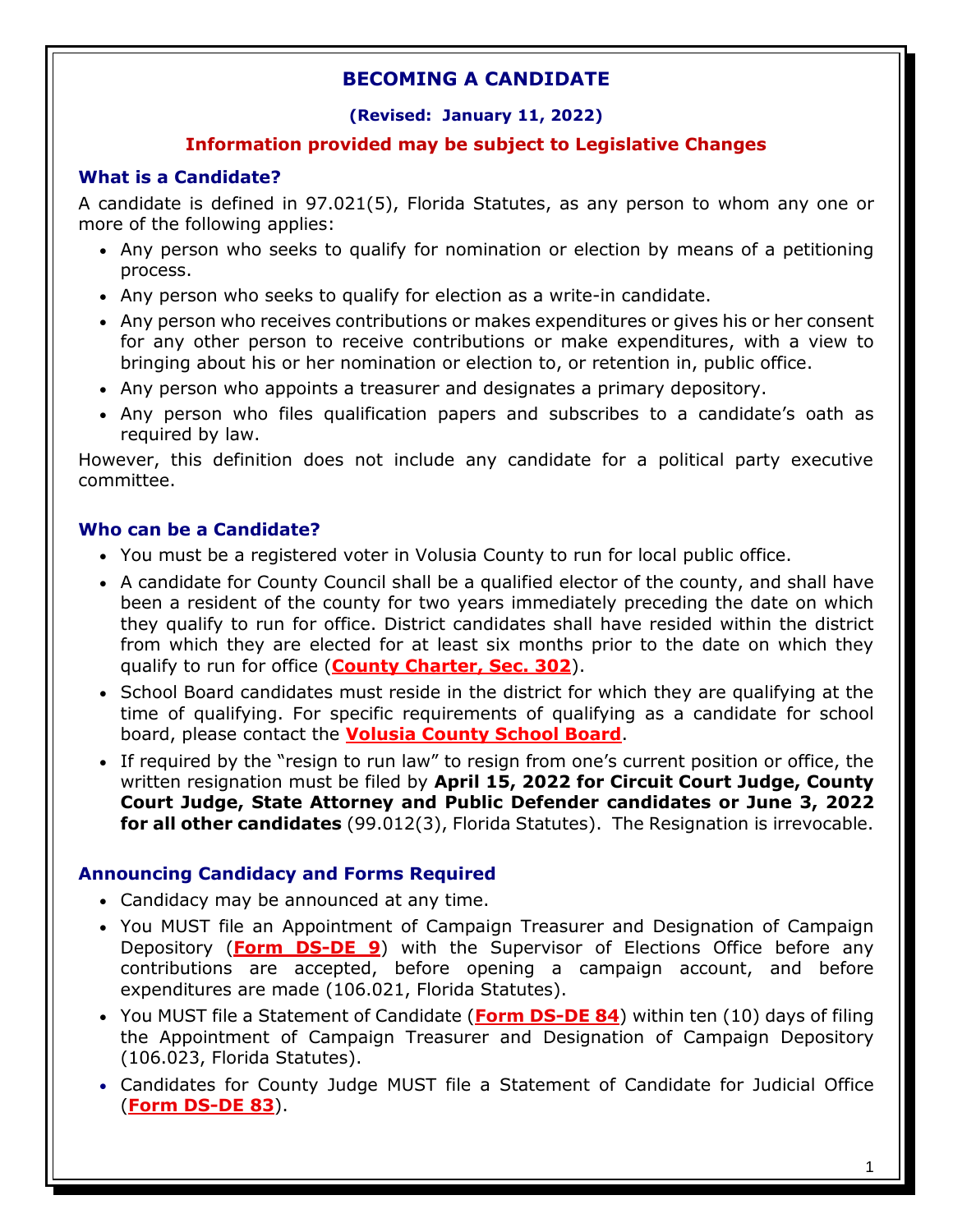## **Filing Qualifying Papers**

Qualifying is the final step that allows a candidate to have his or her name on the ballot. Qualifying must be finalized during the assigned dates. Municipal Candidates qualifying dates may vary according to municipal charters. Contact your municipality for dates.

## **When**

## **Judicial, State Attorney and Public Defender Candidates:**

## **NOON April 25, 2022 – NOON April 29, 2022**

#### **\*U.S. Senator, \*Representative in Congress, Statewide, Multi-County, County and Special District Candidates:**

#### **NOON June 13, 2022 – NOON June 17, 2022 (Note: \*Year of Apportionment)**

## **Where**

- For federal, state, or multi county offices, you must file your qualifying papers with the Department of State.
- For county and special district offices, you must file your qualifying papers with the Supervisor of Elections. (**\*\***see notation below)
- For municipal offices, you must file your qualifying papers with the City Clerk's office in your municipality.

**\*\***For county and special district offices –Qualifying papers will be accepted at the Supervisor of Elections Office any time during the qualifying period.

Please Note: Qualifying office may accept and hold qualifying papers 14 days prior to the beginning of the qualifying period to be processed and filed during qualifying period. **---------------------------------**

## **Forms Required to File**

- 1. **[Form DS-DE 9](https://dos.myflorida.com/elections/forms-publications/forms/)**, Appointment of Campaign Treasurer and Designation of Campaign Depository and Statement of Candidate (**[Form DS-DE 84](https://dos.myflorida.com/elections/forms-publications/forms/)**), unless you have already filed these forms with the Supervisor of Elections.
- 2. Loyalty Oath

Partisan Races: **[Form DS-DE 301SL](https://dos.myflorida.com/elections/forms-publications/forms/)**, for Candidates with Party affiliation or, **[Form DS-DE 301SL](https://dos.myflorida.com/elections/forms-publications/forms/)**, for Candidates with No Party affiliation

Non Partisan Races:

**[Form DS-DE 302NP](https://dos.myflorida.com/elections/forms-publications/forms/)**, for Candidates running in a Non Partisan election. (All Candidates Except for School Board and Judiciary) **[Form DS-DE 303JU](https://dos.myflorida.com/elections/forms-publications/forms/)**, for Candidates running for Judicial Office **[Form DS-DE 304SB](https://dos.myflorida.com/elections/forms-publications/forms/)**, for School Board Candidates

3. **[Form](http://www.ethics.state.fl.us/FinancialDisclosure/DownloadAForm.aspx) 6** Full and Public Disclosure of Financial Interests for **2021** (and any other forms applicable as identified on Form 6) for all elected constitutional officers and candidates for such office. A public officer who has filed the full and public disclosure or statement of financial interests for the year **2021** with the Commission on Ethics prior to qualifying for office may file a copy of that disclosure at the time of qualifying.

**OR [Form 1](http://www.ethics.state.fl.us/FinancialDisclosure/DownloadAForm.aspx)** Statement of Financial Interests for **2021** for local officers and candidates for local offices.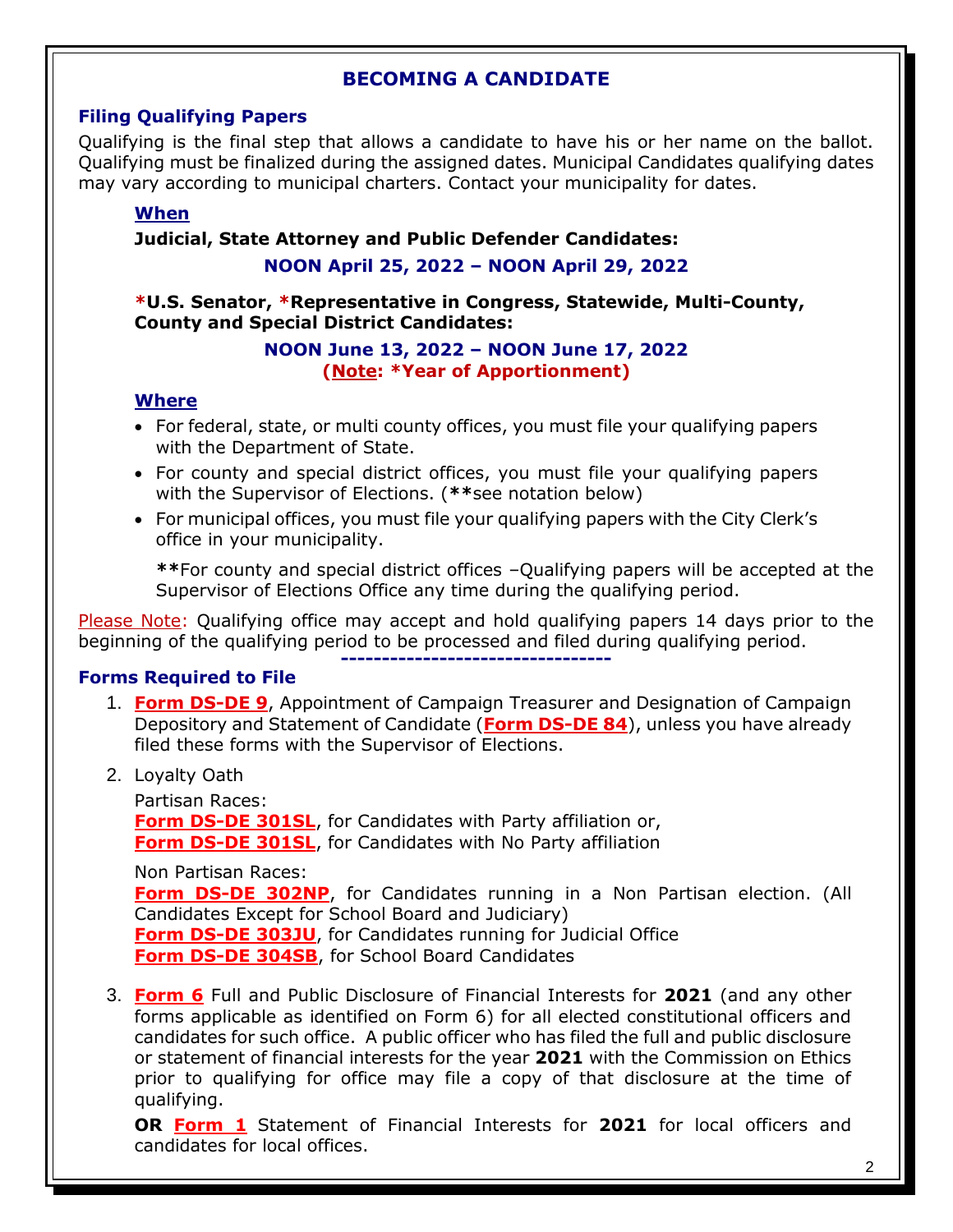## **Qualifying Methods (Qualifying Fee or Petition Process)**

## **Qualifying Fee**

Pursuant to 99.092, Florida Statutes, qualifying fees for 2022 Volusia County candidates are comprised as follows:

- Filing Fee 3.0% of salary for office being sought as of **July 1, 2021**
- Election Assessment Fee 1.0% (deposited into the Elections Commission Trust Fund)
- Party Assessment Fee 2.0% (Partisan offices only)

## **The qualifying fee must:**

- Be on a properly executed check; and drawn upon the candidate's campaign account;
	- $\circ$  Special District Candidates ONLY \*check is not required to be drawn on campaign account
- Be made payable to Volusia County Supervisor of Elections;
- Be in an amount not less than the fee required.

## **Qualifying fee by office for 2022 is as follows:**

| County Judge                                          | \$6,255.08  |
|-------------------------------------------------------|-------------|
| <b>County Council At-Large</b>                        | \$1,911.92  |
| <b>County Council District 1</b>                      | \$1,911.92  |
| <b>County Council District 2</b>                      | \$1,911.92  |
| <b>County Council District 3</b>                      | \$1,911.92  |
| <b>County Council District 4</b>                      | \$1,911.92  |
| <b>County Council District 5</b>                      | \$1,911.92  |
| School Board District 1                               | \$1,769.92  |
| <b>School Board District 3</b>                        | \$1,769.92  |
| <b>School Board District 5</b>                        | \$1,769.92  |
| *Special District Offices:                            |             |
| West Volusia Hospital Authority                       | \$<br>25.00 |
| <b>Volusia Soil &amp; Water Conservation District</b> | \$<br>25.00 |
| Community Development District (CDD)                  | \$<br>25.00 |
|                                                       |             |

## **Petition Process**

Pursuant to 99.095, Florida Statutes, a person seeking to qualify for nomination to any office may qualify to have their name placed on the ballot by means of the petitioning process.

## **Where to obtain petition cards:**

Candidates who have filed the Appointment of Campaign Treasurer and Designation of Campaign Depository (**[Form DS-DE 9](https://dos.myflorida.com/elections/forms-publications/forms/)**) and Statement of Candidate (**[Form DS-DE 84](https://dos.myflorida.com/elections/forms-publications/forms/)**) may obtain petition cards (**[Form DS-DE 104](https://dos.myflorida.com/elections/forms-publications/forms/)**) from the Division of Elections website (**<https://dos.myflorida.com/elections/forms-publications/forms/>**).

Pursuant to 99.095(2)(d), Florida Statutes, in the year of apportionment, petition cards must be properly completed and signed by 1% of the eligible, registered voters of the county as of the last general election, divided by the number of districts of the office involved. Pursuant to 99.095(2)(c), Florida Statutes, petition forms are to be reproduced by the candidate.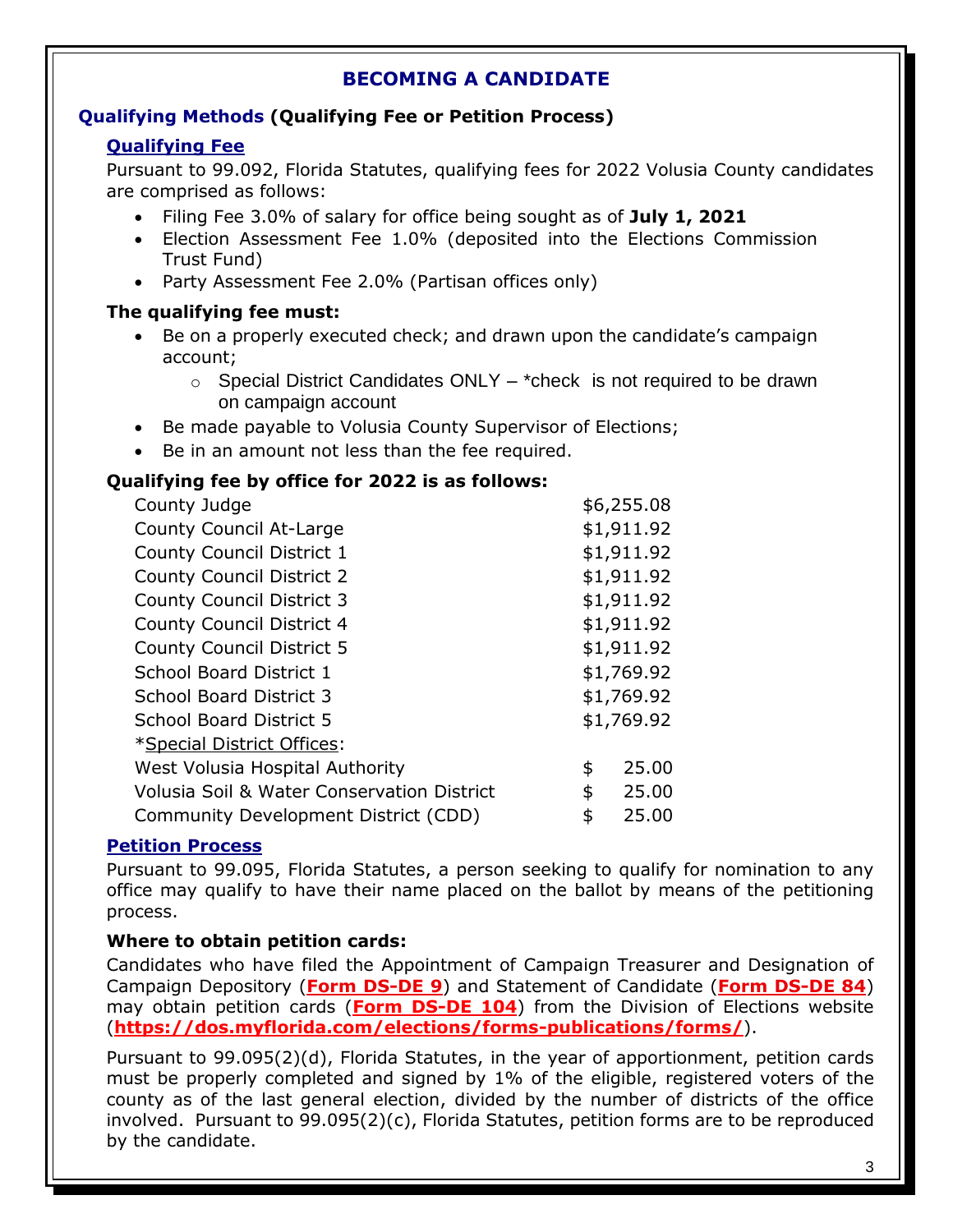### **Petition requirement by office for 2022 is as follows:**

| County Judge                                | 3,985 |
|---------------------------------------------|-------|
| County Council At-Large                     | 3,985 |
| County Council District 1                   | 797   |
| <b>County Council District 2</b>            | 797   |
| <b>County Council District 3</b>            | 797   |
| County Council District 4                   | 797   |
| <b>County Council District 5</b>            | 797   |
| School Board District 1                     | 797   |
| <b>School Board District 3</b>              | 797   |
| <b>School Board District 5</b>              | 797   |
| West Volusia Hospital Authority:            | 25    |
| Volusia Soil & Water Conservation District: | 25    |

### **It is recommended to obtain at least 15–20% more signatures to allow for those that do not meet eligibility requirements.**

- Signed petitions must be submitted to the Supervisor of Elections Office for verification prior to:
	- **NOON, March 28, 2022** for Circuit Court Judge, County Court Judge, State Attorney and Public Defender candidates; and
	- **NOON, May 16, 2022** for all other candidates
- Candidates are encouraged to submit petitions periodically while they are being gathered. The Supervisor of Elections will notify you, in writing, whether the required number of signatures has been obtained prior to the first day of qualifying.
- **During the qualifying period you will submit the petition certification form**, along with your qualifying papers to the Supervisor of Elections.
- The supervisor shall be paid in advance the sum of **10 cents for each signature** checked. If you are unable to pay such charges without imposing an undue burden on personal resources or upon the resources otherwise available to you, you may file written certification of such inability given under oath to the supervisor and be entitled to have the signatures verified at no charge. (99.097, Florida Statutes).
- If an undue burden oath has been filed and payment is subsequently made to any person to solicit signatures on a petition, the undue burden oath is no longer valid and a fee for all signatures previously submitted shall be paid by the candidate.
- If you have submitted the required number of eligible signatures, you will not be required to pay the qualifying fee or party assessment and will be entitled to have your name printed on the ballot.

**Please Note:** Prior to disposing of campaign funds, pursuant to 106.141, Florida Statutes, any candidate who filed an oath stating that he or she was unable to pay the election assessment or fee for verification of petition signatures, or who qualified through the petition process and was not required to pay an election assessment, shall reimburse the state or local governmental entity, whichever is applicable, for such waived assessment or fee for verification or both. Such reimbursement shall be made first for the cost of petition verification and then, if funds are remaining, for the amount of the election assessment. The remaining funds shall be disbursed in the manner prescribed.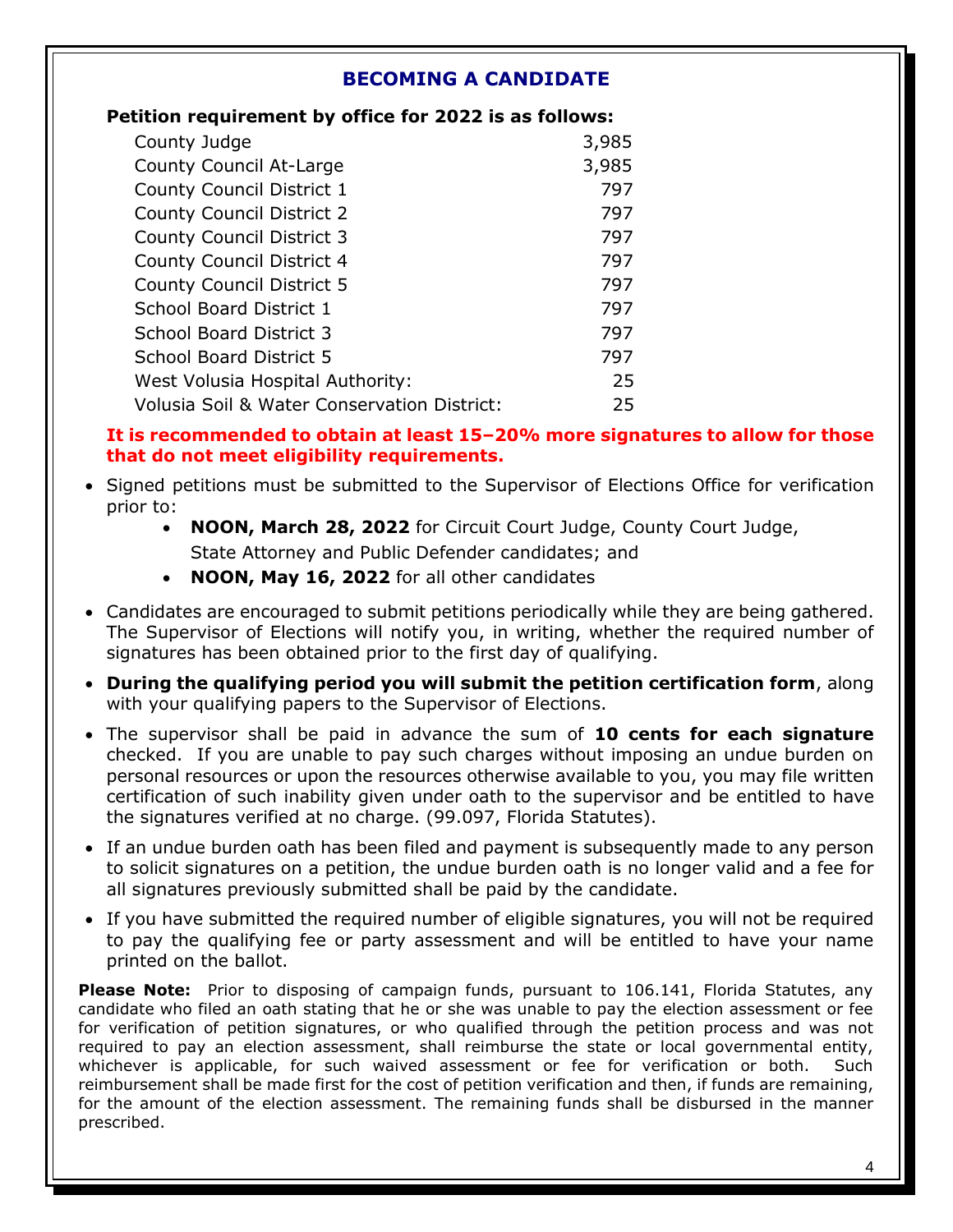## **Frequently Asked Questions**

### **If my qualifying papers are filed with an error or omission, will I be considered disqualified?**

Pursuant to 99.061(7), Florida Statutes; if the filing officer receives qualifying papers that do not include all items required, the filing officer shall make a reasonable effort to notify the candidate of the missing or incomplete items and shall inform the candidate that all required items must be received by the close of qualifying.

(**NOON, April 29, 2022 for Circuit Court Judge, County Court Judge, State Attorney and Public Defender candidates or NOON, June 17, 2022 for all other candidates**)

**After filing as a candidate; may I later change the way my name is to appear on the ballot?**

Pursuant to 99.061(7)(b), Florida Statutes; a candidate's name as it is to appear on the ballot may not be changed after the end of qualifying.

### **May I get my qualifying fee back if I decide not to run?**

Yes, 99.092(1), Florida Statutes; provides for reimbursement for the qualifying fee, provided that you withdraw your candidacy before the qualifying period ends.

### **May a candidate appoint himself or herself as campaign treasurer?**

Yes, 106.021(1)(c), Florida Statutes; a candidate may appoint herself or himself as campaign treasurer.

#### **How many deputy treasurers may a candidate or political committee have?**

Pursuant to 106.021(1)(a), Florida Statutes; Candidates for statewide office may appoint up to 15 deputy treasurers. Other candidates and political committees may appoint up to 3 deputy treasurers.

### **If I make a mistake on my report, can I go back in and correct it on the Electronic Filing System (EFS)?**

Once the report is submitted to the Division of Elections, the EFS will not permit you to go back and make changes. In order to correct mistakes or add and delete information, you must submit an amended report.

#### **How long are campaign records kept at the Division of Elections or the Supervisor of Elections Offices?**

Pursuant to 98.015(5) and 106.22(4), Florida Statutes; the supervisor shall preserve statements and other information required to be filed with the supervisor's office pursuant to chapter 106 for a period of 10 years from date of receipt.